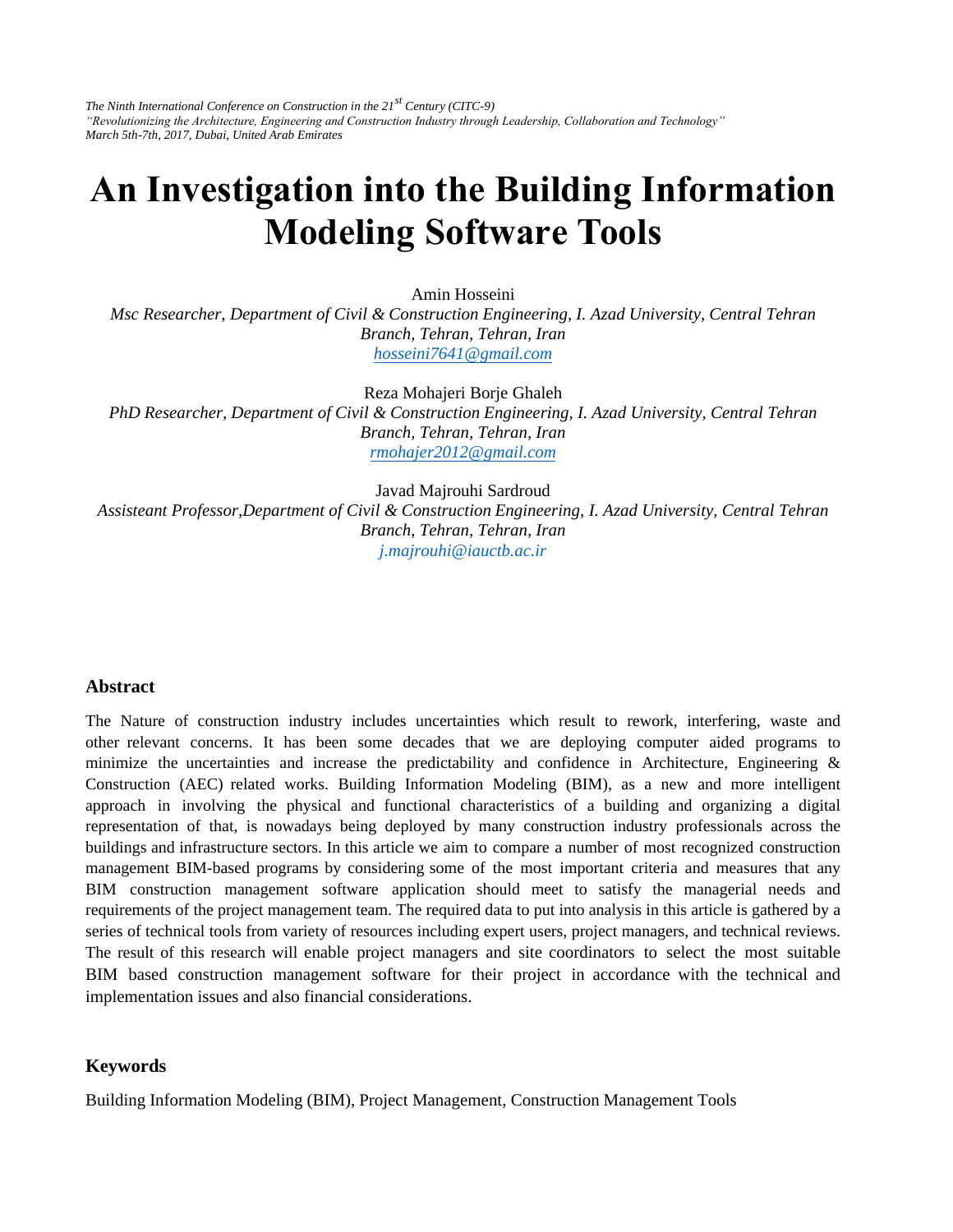### **1. Introduction**

It has been for decades that Architecture, Engineering  $\&$  Construction (AEC) companies had been suffering from conflicts and uncertainties in multi-discipline levels due to old-fashioned methods and [practices\(Khosrowshahi and Arayici, 2012\).](file:///F:/87.doc%23page8) New technologies in AEC industry are developing promptly and in the recent decade the Building Information Modeling (BIM) has appeared to present a new way to decrease uncertainties and facilitate design, engineering , construction , and any other advantages in resource saving during the life cycle of the project(Volk [et al., 2014\), "](file:///F:/87.doc%23page8)BIM provides an emerging technological and procedural shift in the AEC industry"(Succar, 2009). It is for a few years that project owners, consultants and contractors have started to realize that the use of BIM streamlines the design, construction and operation of their projects [\(Arayici et al., 2011\), i](file:///F:/87.doc%23page8)ncreases value, productivity, efficiency , quality and decreases risk, misunderstandings , uncertainties , ambiguities and etc. Finland, Sweden, Norway, Germany, France, Singapore and Australia were engaged in undertaking and documenting pilot BIM projects over the last decade to determine the capacity of using BIM in construction [industry\(Khosrowshahi and Arayici, 2012\).](file:///F:/87.doc%23page8)

BIM adoption by players in AEC industry in 2009 and 2012 is demonstrated in Figure 1. the exhibited trend confirms that more architects are using BIM than contractors and also more contractors are using BIM as engineers(McGro[w-Hill Construction, 2012\), p](file:///F:/87.doc%23page8)resumably due to the benefits of integrating such mechanism into the process.





### **Figure 1-BIM Addoption By Players ( After McGrow-Hill Construction, 2012)**

Since almost all the top construction management BIM software packages are reinforced with similar features and capabilities, selecting one BIM based software to implement in a project could be a challenge. Besides, BIM adoption is much more common among architectures rather than other AEC industry professionals [\(Masood et al., 2014\) h](file:///F:/87.doc%23page8)ence, comparing practical and not just technical aspects and features of BIM based programs could play a big role in increasing the momentum of BIM adoption in AEC industry.

Obviously comparing detailed aspects of any systems, whether computer programs, cars or societies needs profound knowledge and experience. Yet in this article we aimed to compare practical aspects-and not just technical aspects, of six different BIM programs based on available journal articles, books and most importantly construction managers and technical users. Features and capabilities that are supposed to create a clear vision for the project and construction managers to deploy a BIM based construction management software program.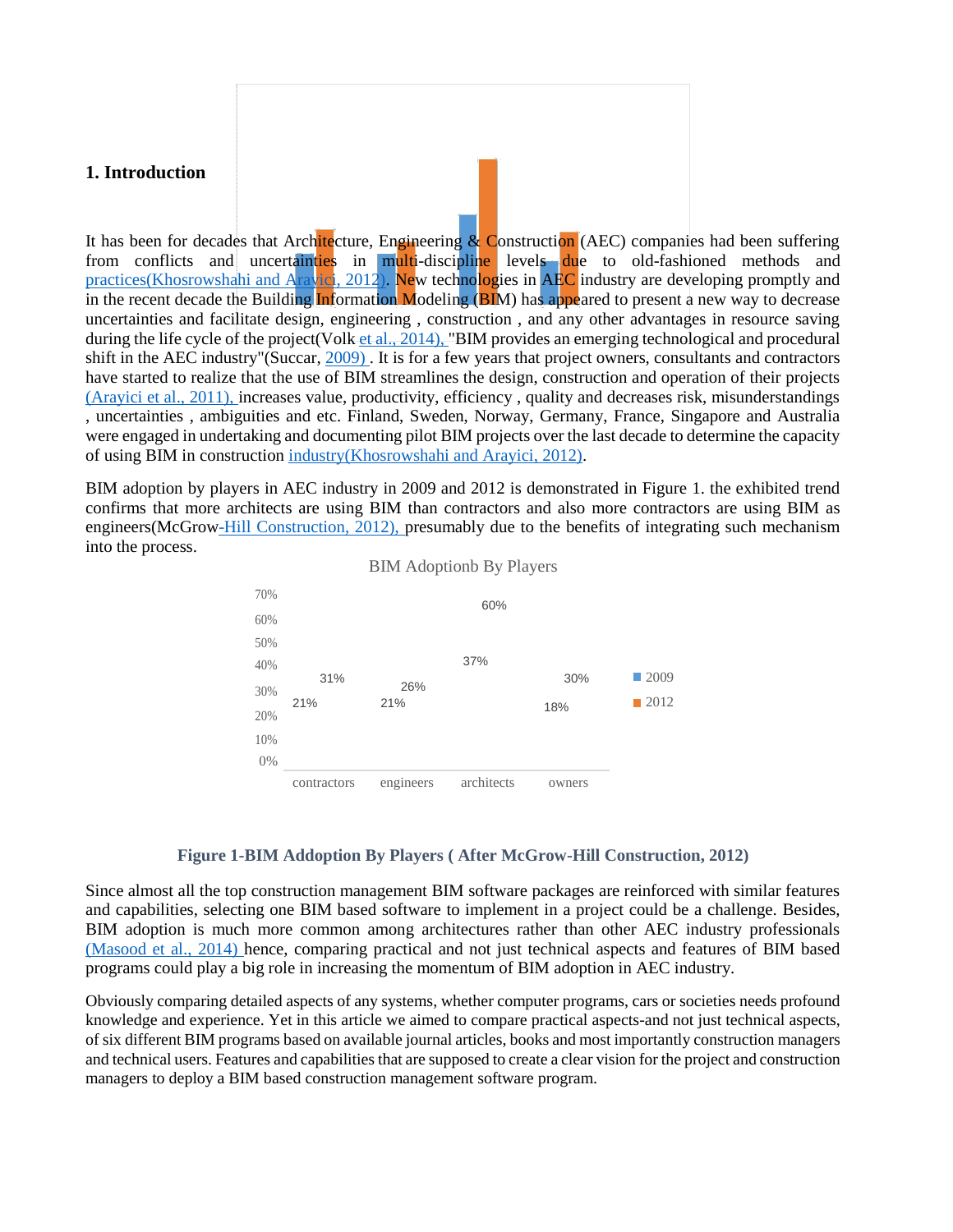### **1.1 Building Information Modeling (BIM) Definition**

BIM is neither a pure virtual representation of a project nor a restricted building information collection(Lu [and](file:///F:/87.doc%23page8) [Li, 2011\).](file:///F:/87.doc%23page8)According to the US National Building Information Modeling Standard "BIM is a digital representation of physical and functional characteristics of a facility. As such it serves as a shared knowledge resource for information about a facility forming a reliable basis for decisions during its lifecycle from inception onward." Also International Standard organization (ISO) defines BIM as [\(Volk et al., 2014\) :](file:///F:/87.doc%23page8) "shared digital representation of physical and functional characteristics of any built object […] which forms a reliable basis for decisions". To demonstrate the practice of BIM program in different stages of a project, figure 2 is presented(Cao [et al., 2015\) A](file:///F:/87.doc%23page8)s development of BIM suggests that it can assist in the management of construction projects , in a long run, exercising BIM in projects leads to a good Return of Investment(ROI) (Bryde et al., 2013). Considering managerial aspects of each program and not just focusing on technical concerns, is a turning point for construction managers since some construction managers are developing inhouse BIM teams to establish BIM model of projects prior to construction(Thomsen et al., 2009). According to this diagram, the most use of BIM in design stage appears to be in 3D modeling of the project while in construction stage it is clash detection.

# **BIM PRACTICE IN CONSTRUCTION STAGE IN DIFFERENT APPLICATION AREAS**

OF F S I T E F AB R IC ATI ON S I T E R ES O U R CE MAN AG EMEN T

QU AN TI T Y TAK E OF F 11% 43% extensive use S C H ED UL ING S IMU LATI ON 16% 42% C ON S TR U CTION S YS TEM D ES IGN

C L AS H D ETEC TIO N

0% 10% 20% 30% 40% 50% 60% 70% 80% 90% **Figure 2- BIM Practice in Construction Stage of a Project (After: Cao et al., 2015)**



some use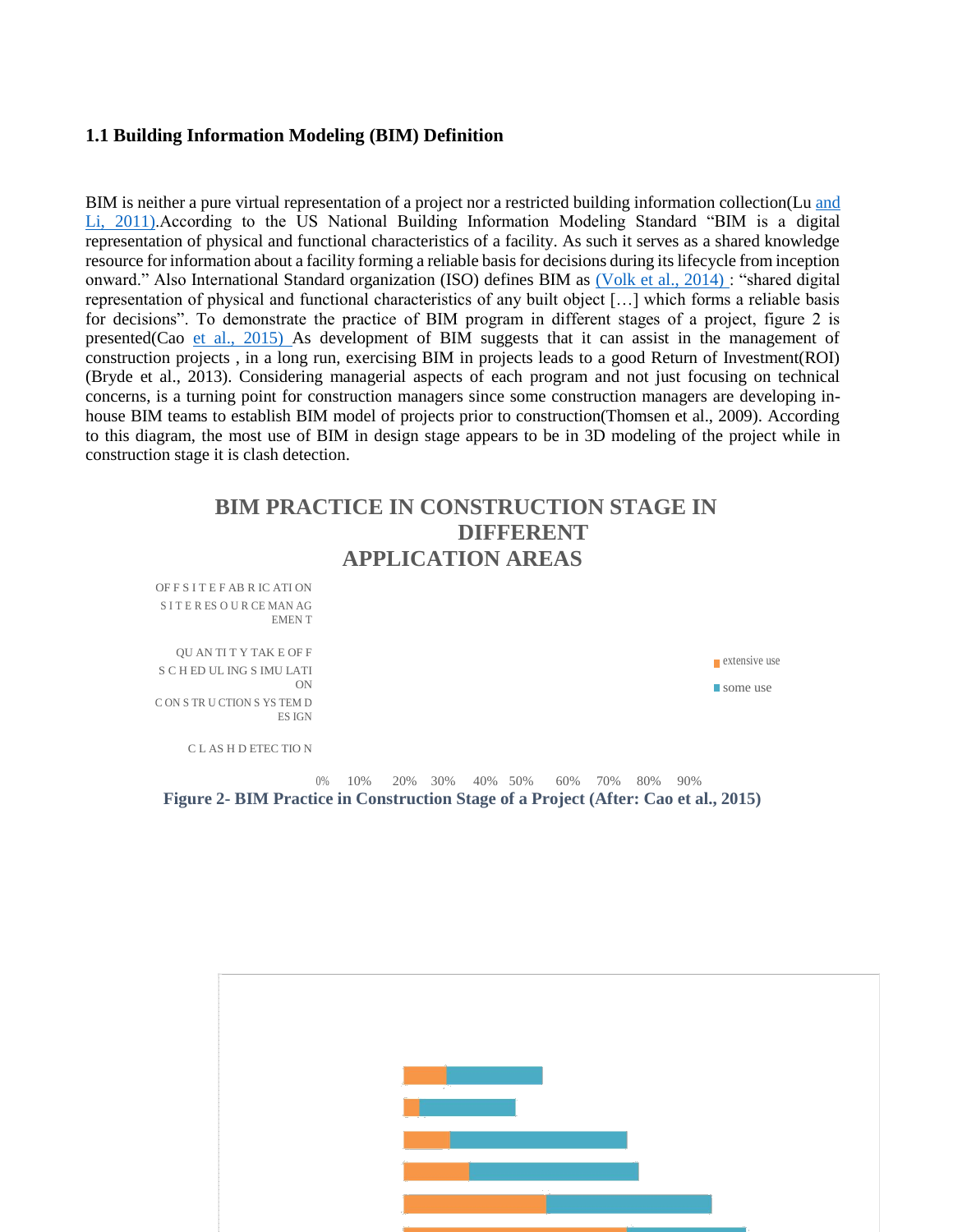### **2. Criteria and Assessment**

BIM vendors normally provide a table of comparison including their own BIM program and a couple of other vendors, trying to highlight the features they excel in usually in a biased manner. Such tables in diverse configurations are available, hence the below table tries to demonstrate some of the key performance features required for a BIM construction management program. It is obvious that every program being considered in this article has specific advantages and disadvantages compared to the other programs, yet the point is, this article tries to compare these programs with a project management point of view. Hence, the detailed comparison is not supposed to be conducted in this article to compare technical pros and cons and features of each software, since such comparisons have been conducted formerly by technical specialists. Expectations from BIM alter in different disciplines. Designers expect BIM to be more facilitating in visualization and navigation while construction managers and contractor are more willing to find it a more sophisticated Document Management System (DMS) solution through analysis, scheduling, risk assessment, scenario reviews, cash flow modeling and simulation.(Gu [and London, 2010\).](file:///F:/87.doc%23page8)The following tables demonstrate the data extracted from above mentioned programs by using the software, referring to the website, FAQ pages, review forums or interviews with professional users. Data are extracted in three essences, criteria which is met labeled as "YES", criteria which is not met by the software is labeled as " NO" and eventually criteria of which there is no available information about is labeled as "INFO. N.A" abbreviated for "Information Not Available". Data are classified in 2 categories as follows;

1. Collaboration and Compatibility: introducing information such as collaboration capabilities, Open BIM access, IFC (Industry Foundation Classes) and Construction Operations Building Information Exchange (CoBie) support, BIM dimensions and clash detection.

Clash detection is the most applicable characteristic in a BIM based construction management program and almost in every BIM case study, clash detection is a part of scope. in a construction project, clashes are described as 3 groups : Automatically detected clashes, Manually detected clashes and field detected clashes during construction [.\(Leite et al., 2009\).](file:///F:/87.doc%23page8)BIM provides a mutual basis for common information shaping in a building(Pittard, [2013\) .](file:///F:/87.doc%23page8)

Collaboration in BIM actually means the process of working toward a unique goal by construction actors and organizations [\(Bråthen, 2015\).](file:///F:/87.doc%23page8)BIM based construction management programs should provide a common environment for different construction organizations and players to shape a unique integrated model from variety of data from different disciplines in AEC industry.

Pinning notes to specific elements, sharing notes and aggregated models, BCF (BIM Collaboration Format) support, issue management and Open BIM certificate, Cobie support and model comparison are aspects of collaboration.

There is no doubt that management of constructions is directly pinned to time and cost and BIM based construction management programs are supposed to demonstrate functionality of projects in terms of time and cost properly next to clash detection ability in a collaborative environment. BIM Collaboration Format, also known as BCF is developed in 2009 by Solibri Inc. and Tekla Inc. as an open file format based on XML (Extensible Markup Language) that enhances communication over "issues" in a BIM model[. \(Succar,](file:///F:/87.doc%23page8)  [2009\).](file:///F:/87.doc%23page8) Support of BCF collaboration format by BIM Construction Management software programs enhances the collaboration and communication among project partners.

Construction Operations Building Information Exchange (COBie), is one of the most recently developed information exchange standards that can be leveraged to transfer data from design and construction stage to operation and facility management phase. Studies show that linking COBie and BIM provides benefits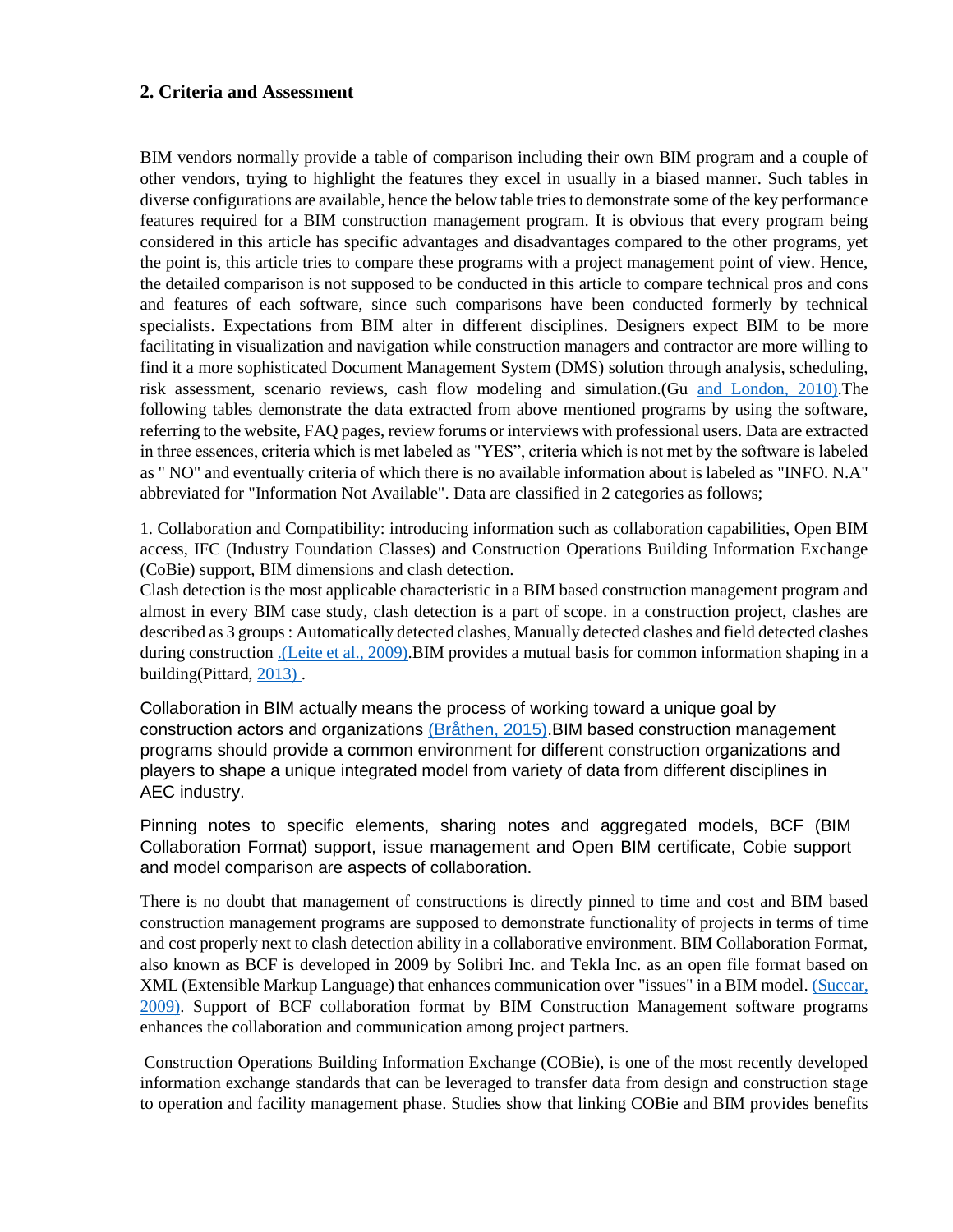for the owners and operators of buildings, for instance it can cut potential costs related to redundant equipment overhaul or replacement during the warranty period. [\(Anderson et al., 2012\).](file:///F:/87.doc%23page8)

Building Smart, formerly known as International Alliance for Interoperability (IAI), was established in 1996 aiming to focus on the benefits of interoperability in building industry between many software programs being used. In 2008 IAI changed its name to Building Smart. It is now a reliable reference in BIM and building interoperability practices. Solibri Model Checker is the only certified software program which has obtained Coordination View version 2 certification(CV2.0) to this point, according to Building Smart list of certified programs.

|                                               | <b>Autodesk</b><br><b>Naviswor</b><br>$\mathbf{k}$ s<br><b>Manage</b> | <b>Tekla</b><br><b>BIMsight</b> | Solibri<br><b>Model</b><br><b>Checker</b> | <b>Bentley</b><br><b>Navigator</b><br>V <sub>8i</sub> | <b>Vico</b><br><b>Office</b><br><b>Suite 5D</b> | <b>Synchro</b><br><b>PRO</b> |
|-----------------------------------------------|-----------------------------------------------------------------------|---------------------------------|-------------------------------------------|-------------------------------------------------------|-------------------------------------------------|------------------------------|
| Create notes to<br>specific element           | yes                                                                   | yes                             | yes                                       | yes                                                   | Info. N.A                                       | yes                          |
| Share notes                                   | yes                                                                   | yes                             | yes                                       | no                                                    | Info. N.A                                       | Info. N.A                    |
| Sharing the aggregated<br>model               | yes                                                                   | yes                             | no                                        | Info. N.A                                             | yes                                             | Info. N.A                    |
| <b>BCF</b> support                            | yes                                                                   | yes                             | yes                                       | no                                                    | Info. N.A                                       | no                           |
| <b>Issue Management</b>                       | Info. N.A                                                             | yes                             | yes                                       | Info. N.A                                             | no                                              | Info. N.A                    |
| Open BIM - Building<br><b>Smart Certified</b> | no                                                                    | no                              | yes                                       | no                                                    | no                                              | no                           |
| Cobie Support                                 | yes                                                                   | Info. N.A                       | yes                                       | Info. N.A                                             | no                                              | no                           |
| Model Comparison                              | yes                                                                   | no                              | yes                                       | Info. N.A                                             | yes                                             | yes                          |
| Generating<br>presentations                   | Info. N.A                                                             | no                              | yes                                       | yes                                                   | no                                              | no                           |
| Scheduling (4D)                               | yes                                                                   | no                              | yes                                       | yes                                                   | yes                                             | yes                          |
| Estimating $(5D)$                             | no                                                                    | no                              | yes                                       | no                                                    | yes                                             | no                           |
| <b>Automatic Clash</b><br>Detection           | yes                                                                   | yes                             | yes                                       | yes                                                   | yes                                             | yes                          |
| Rulesets - design<br>quality control          | no                                                                    | no                              | yes                                       | yes                                                   | no                                              | no                           |
| Quantity takeoff                              | yes                                                                   | no                              | yes                                       | no                                                    | Info. N.A                                       | Info. N.A                    |
| Cloud-based licensing                         | yes                                                                   | Info. N.A                       | yes                                       | Info. N.A                                             | Info. N.A                                       | yes                          |

**Table 1- Comparing collaboration and compatibility features**

2. Implementation: Presenting information regarding free trials, program purchase and annual subscription prices and training resources. Implementation of information systems is a great consideration in construction industry(Masood [et al., 2014\) .](file:///F:/87.doc%23page8)BIM is a combination of interacting policies, procedures and technology to provide the project team with a "methodology to manage the essential building design in digital format in the life-cycle of a project" [\(Penttilä, 2006\).](file:///F:/87.doc%23page8) Implementation of such programs could be a challenge for a company since all the disciplines (i.e. architecture and engineering, structure, MEP, facility management, etc.) must be modelled in BIM environment with adjusted coordination and applicable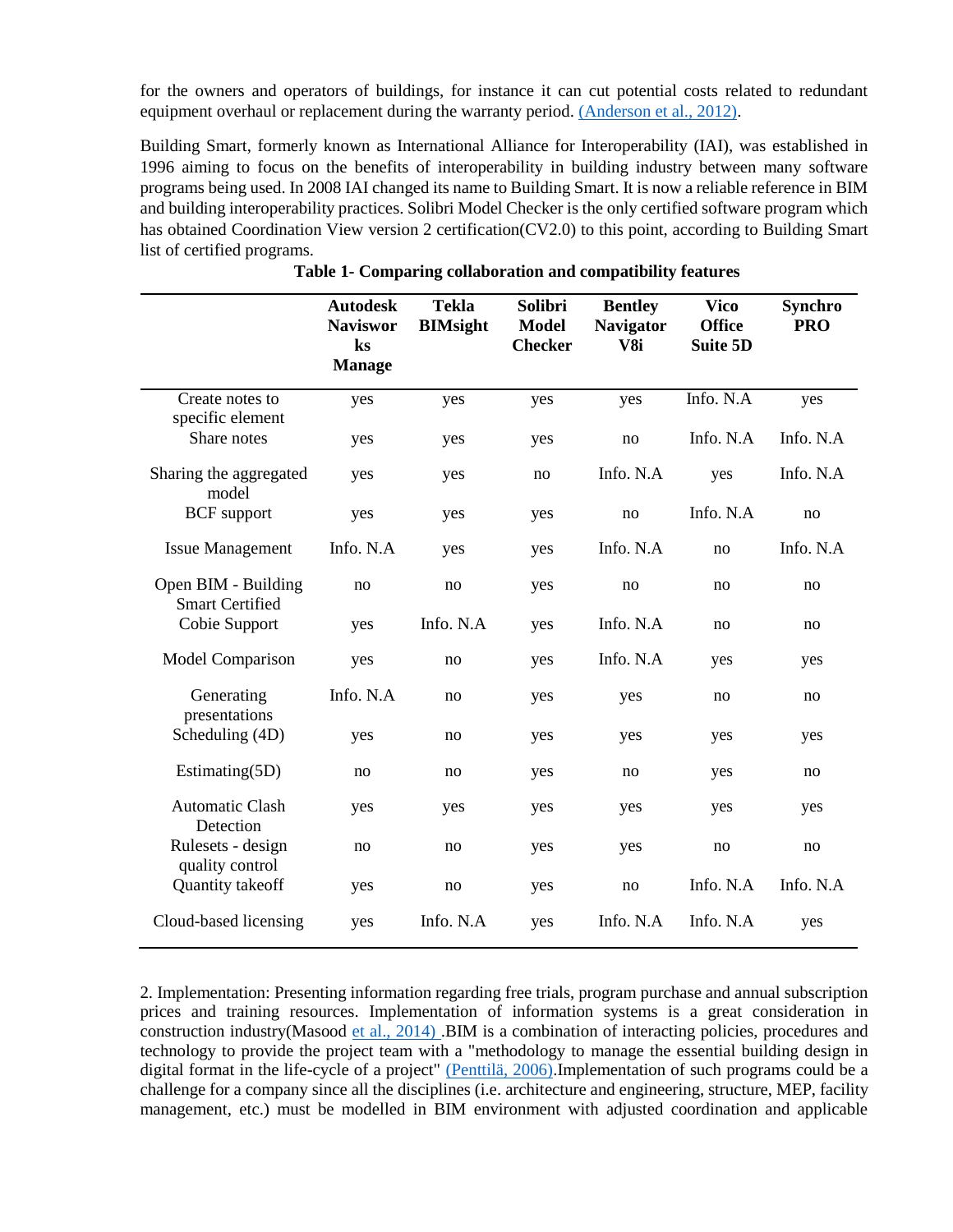elements, then aggregated into one model to be analysed and managed using one of the BIM construction management programs.

Compatibility is a considerable issue when it comes to integration of a model from different BIM programs and multi-disciplines areas. It is of great importance for the BIM construction management programs to be able to coordinate the model into an integrated model properly without any mistake and incoordination. It is

experienced by a lot of users that some compatibility issues happen when multi-disciplinary design teams use different BIM programs for each discipline.

Industrial Foundation Class (IFC) formats with different versions are available in different BIM based CM programs. The evolution of IFC introduces more compatible model integration capability to a software.

|                                                          | Autodesk          | Tekla           | Solibri                    | Bentley     | Vico                      | Synchro     |
|----------------------------------------------------------|-------------------|-----------------|----------------------------|-------------|---------------------------|-------------|
|                                                          | <b>Navisworks</b> | <b>BIMsight</b> | Model                      | Navigator   | Office                    | <b>PRO</b>  |
|                                                          | Manage            |                 | Checker                    | V8i         | Suite 5D                  |             |
| Free trials                                              | yes               | Info. N.A       | yes                        | yes         | yes                       | yes         |
| Free Trial Period                                        | 30 days           | Info. N.A       | 14 days                    | Info. N.A   | 30 days                   | 30 days     |
| Free Training Videos                                     | Info. $N.A$       | Info. $N.A$     | yes                        | Info. $N.A$ | Info. $N.A$               | Info. $N.A$ |
| Free Books and<br>Instructions                           | Info. $N.A$       | Info. $N.A$     | yes                        | Info. $N.A$ | Info. $N.A$               | Info. $N.A$ |
| Free Webinars                                            | Info. $N.A$       | Info. $N.A$     | yes                        | Info. $N.A$ | Info. $N.A$               | Info. $N.A$ |
| Live Training                                            | no                | no              | no                         | yes         | no                        | no          |
| Price                                                    | 9995 USD          | free            | from<br>5900<br><b>USD</b> | 1500 USD    | from $2495$<br><b>USD</b> | 5755 USD    |
| Annual maintenance,<br>Subscription and overhead<br>Cost | 1345 USD          | Info. $N.A$     | Info. N.A.                 | 300 USD     | Info. $N.A$               | Info. $N.A$ |

### **Table 2-Comparing implementation**

### **5. Conclusion**

This article does not aim to compare BIM based construction management software programs in detailed technical aspects, yet it does try to provide a basis for construction managers and directors to realize the capabilities, short comes, advantages and disadvantages of each BIM construction management software in project and construction management level in a biased manner and helps them decide with clear understanding about each. To achieve that, in the context of this article we have collected some basic information about each of the construction management software programs from the view of a project management team. By considering the above mentioned BIM based construction management software programs and reviewing them in comparing tables, highlighting their main project management related features and capabilities, it is easier to come up with a decision to meet the needs and required capabilities which project management team demands. For instance, if a project management team demands to review an integrated model by emphasizing the scheduling, planning and control in a 4D environment, it is clear that Synchro Professional has a chance. In the other hand, if financial limits to purchase a software matters very much for the project management team, Tekla BIMsight, despite its short comes can fill the gap. If Open BIM Smart-Building certificated is required, then Solibri Model